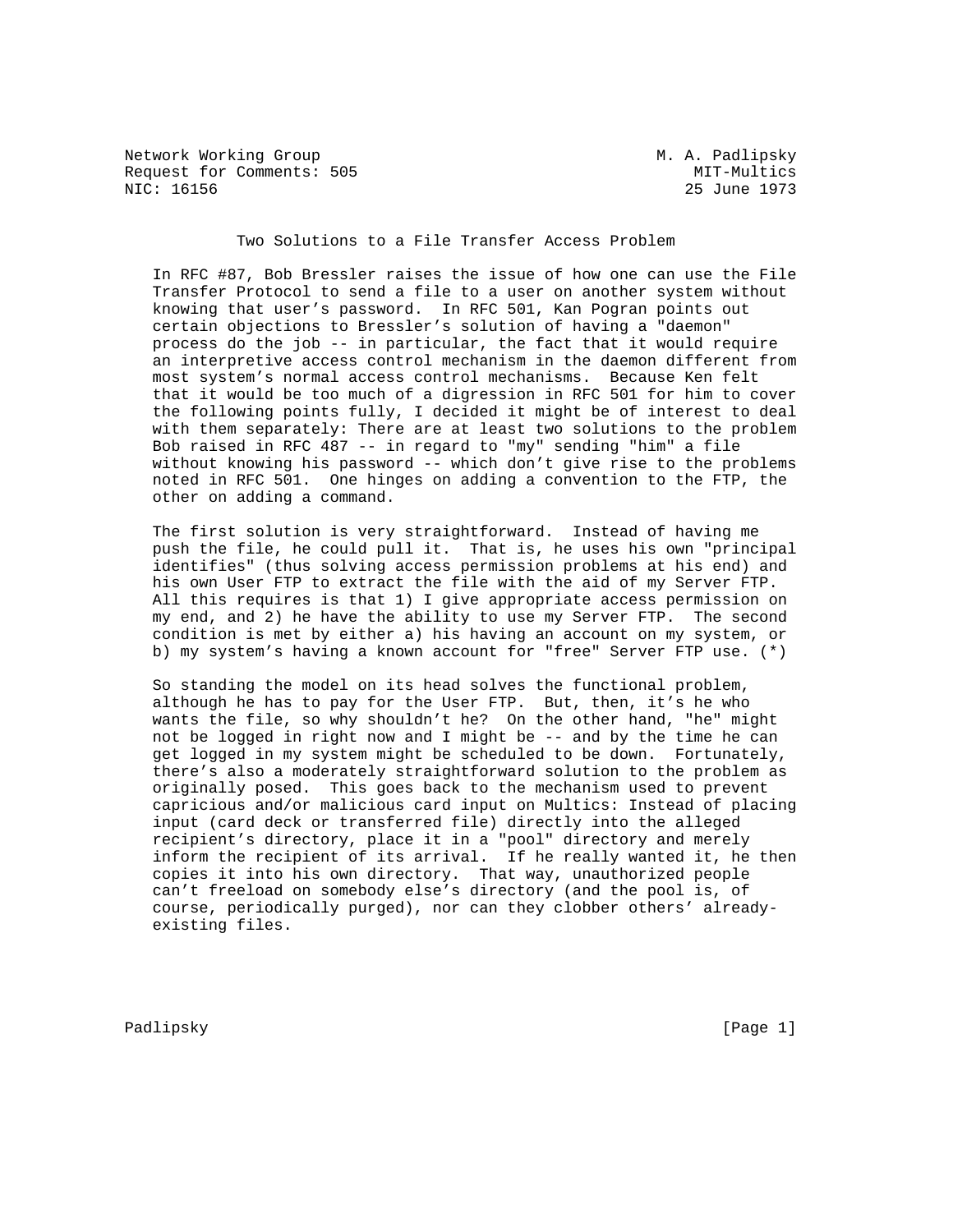[1]

 This second solution has the virtue of requiring fewer steps than the first, and would work even when the first wouldn't; so even though it would require another FTP command, I propose the addition of a new FTP "POOL" command, which does what the last paragraph described. Depending on the various Servers' protection mechanisms, the pooled files could be made readable only by the declared recipients. This would, for example, offer an easy way to get some privacy for "mail" (which otherwise is likely to be readable by anybody who can write it), although other solutions to that particular problem of course exist. At any rate, the POOL command's syntax would be POOL id name where id is a valid user identifier on the Server, and name is the desired name to be placed on the about-to-be-transferred file in the Server's pool directory. (\*) (Servers must, of course, do whatever pre- or post-fixing to name is necessary to make it unique within the pool.) The transfer then takes place in the same manner as with STOR, and on successful completion the Server sends a message to id that he should pick up name (suitably) modified to look like a local pathname) if he wants it. The message should also identify the putative sender (even though it might have come in from a free account). The id should, naturally, be validated before starting the transfer.

 The question has been raised locally as to why we don't simply take a pooled view of STOR on Multics and forget about pushing for a new command. To do so would have two drawbacks, I feel: first, I think we'd be remiss in our duty as NWG participants if we failed to attempt to offer solutions to protocol problems to the Network community as a whole. Second, on a less pious but more practical note, if we don't know the id we have to infer it from the pathname, which rules out abbreviations and forces senders to have to know too much about our internal structure. (The alternative of requiring an additional argument to the STOR is subject to the same objection. It is also subject to the objection that protocols really shouldn't be unilaterally extended. Of course, we could go to "site-specific parameters", but that's complicating life so much that the alternative of no unsolicited files seems preferable.) Therefore, I think that POOL would be worthwhile unless no other Servers have enough access control for it to be necessary anywhere but on Multics. At the very least, having the protocol specify an "access id" optional argument to STOR seems desirable.

## [2]

 Input as to whether any of the other Servers has file access control abilities similar to those of Multics would be useful in clarifying whether this whole area is one which needs specific treatment at the

Padlipsky [Page 2]